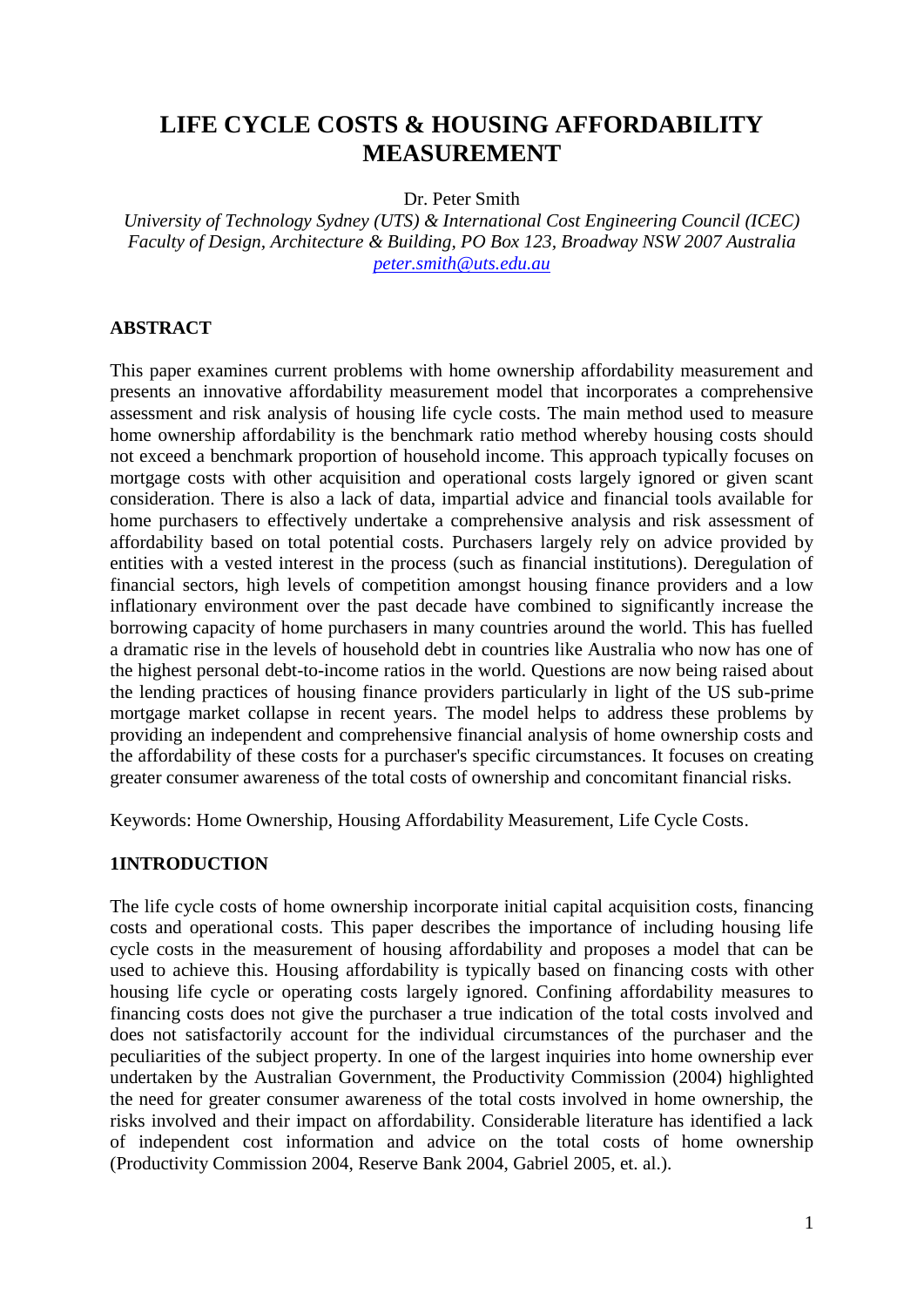Information and advice is still predominantly provided by commercial bodies with vested interests in the housing process (such as financial institutions, real estate agents and government departments). Caplin et al. (2003) also identified problems with the provision of quality independent housing advice and concluded that there is literally no one that can be relied upon for objective guidance. Erskinomics (2003) has found that the home purchase market is very primitive in terms of financial advice compared to other financial asset markets where there is considerable information and sophisticated financial advice available.

To address this problem, this paper proposes a housing cost and affordability assessment model that incorporates housing life cycle costs. The model operates through an interactive simulation program called HOMECOST and is described herein. It can be used by home purchasers, developers, financial institutions, government authorities and other bodies involved in the provision of housing services.

# **HOUSING LIFE CYCLE COSTS**

The application of life cycle cost analysis to property incorporates an assessment of total acquisition and operating costs. This technique and research surrounding such have largely been confined to public and commercial properties. The author's research has focused on increasing the knowledge and data base of residential property life cycle costs. For the purposes of this paper, life cycle costs are defined as the total cost of a property over the period of financial interest of the owner. This period will vary in length according to the circumstances of the owner and the nature of the investment. The life-costs of a property are categorised as follows:

## **Capital Costs**

Capital Costs include all costs associated with the initial acquisition of a property including Land/Property Purchase Price, Design/Construction Costs (new dwellings), Pre-Purchase Costs, Fit-Out Costs. The Land/Purchase Price of land or an existing home are usually readily identifiable. Design/Construction Costs are applicable for the construction of new dwellings and may include design fees, statutory authority fees and construction costs. However, additional allowances may be necessary for unforeseen expenses due to variations, provisional sum adjustments and other contingencies. Pre-purchase costs are the costs and statutory charges incurred by purchasers in addition to the basic purchase price of a home and, together, can represent a considerable sum over and above the deposit requirements for a home. These costs should ideally be deducted from the purchaser's level of savings which may result in a reduced deposit from the amount envisaged and, hence, an increase in the purchaser's anticipated borrowing requirements. These costs generally comprise stamp duties, legal fees for the property's conveyance, survey/inspection fees, services connection fees, insurance premiums, council/water rates adjustments and moving costs. Fitout costs generally comprise loose fittings, furniture, furnishings and household goods and equipment. Fitout requirements upon occupation of a newly purchased home are dependant on a number of variable factors. The cost significance of these items is generally determined by the adequacy and appropriateness of the purchaser's previously acquired fitout items (if any), the purchaser's fitout requirements, the immediacy of the purchaser's fitout requirements, the quality and quantity of fitout items required, the cost of fitout items required and the financial capacity of purchasers to meet these requirements. An assessment of the potential fitout requirements for the home is often not made by the purchaser.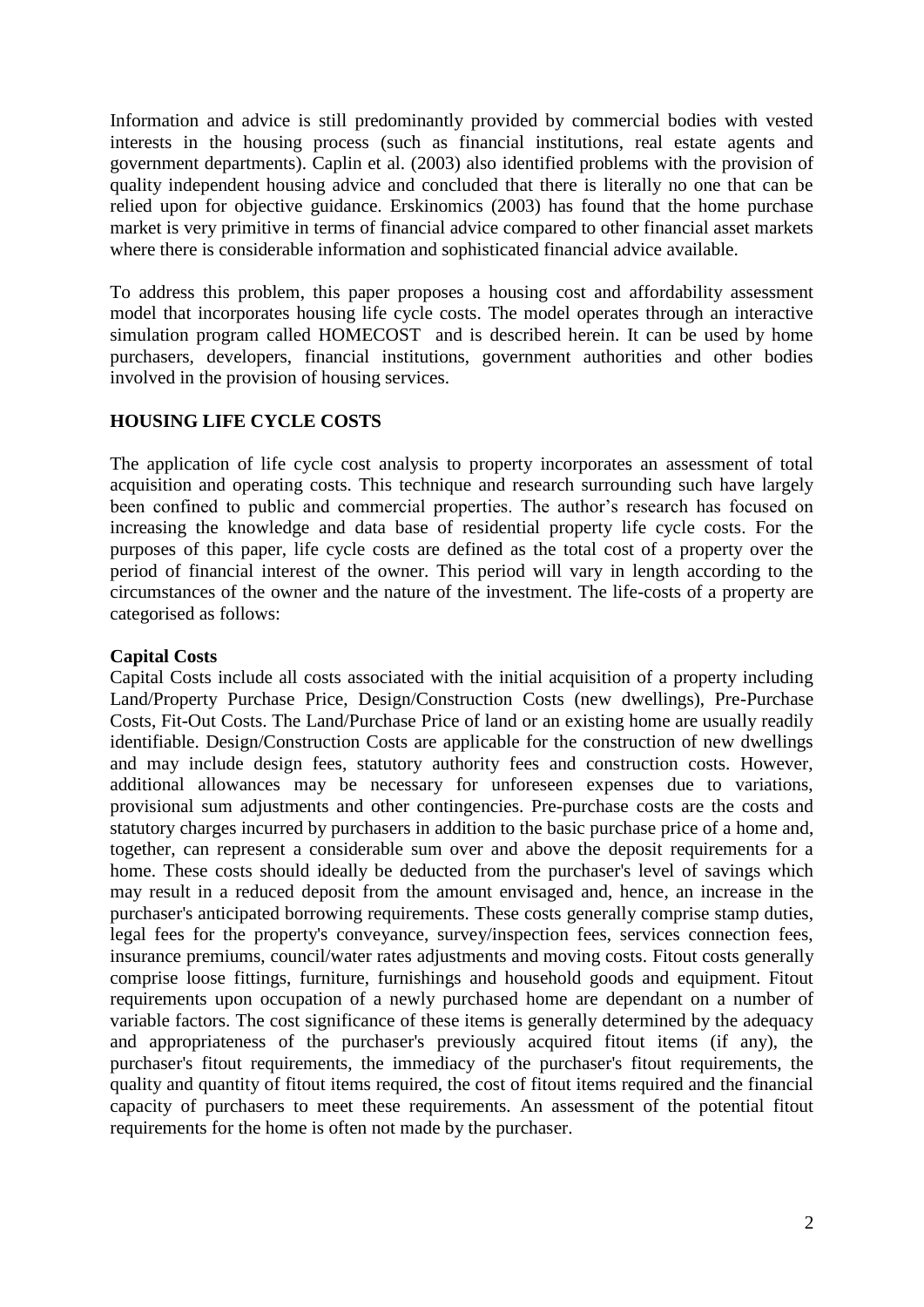### **Finance Costs**

Finance costs can be categorised into establishment costs and repayments. Establishment costs include fees charged by the lending authority, legal fees for the preparation and registration of the mortgage, stamp duty and mortgage insurance premiums. Mortgage repayments normally represent the most significant home ownership outlay during the early years of purchase and, as a consequence, are generally acknowledged as the most important affordability determinant. Repayments are determined by the amount borrowed, the interest rate on the loan and the loan structure. Interest rates have a significant effect on affordability levels and play an important role in the willingness and ability of individuals to purchase property. As an example, a household's borrowing capacity decreases from triple their annual income to double their annual income if interest rates increase from 6-7% to 12-13%. It is essential that home purchasers make allowance for future interest rate movements, particularly during periods of low inflation and low interest rates, as is currently the case. The amount of borrowed funds necessary to purchase a home in Australia has increased markedly in real terms, particularly for first home purchasers. This challenge has been largely met by an increase in the willingness of purchasers to meet this increasing financial burden.

### **Operating Costs**

Operating Costs include annual ownership costs, maintenance, repair and improvement costs, fitout costs and selling costs. Annual ownership costs are classified as those costs which occur on a regular basis and generally include mortgage repayments (previously mentioned), local council/water rates, services charges, insurance premiums and body corporate fees (for strata titled property. The cost of maintaining, repairing, adding to or altering the existing appearance, quality and/or function of a home can be divided into the following categories: Maintenance Expenses, Repair Costs and Improvement Costs.

The costs incurred in repairing, maintaining and improving the existing housing stock in Australia are significant. They represent more than 50% of the total expenditure on private residential building work (Housing Industry Association 2005). This proportion is actually understated as the value of "do-it-yourself" labour is excluded. Maintenance and repair costs are potentially the largest element of a home's operating costs particularly over long time frames. These costs are determined by the age and state of repair of the home, the quality of construction, the past tenants' or vendors' treatment of the premises" and the financial capacity and individual preferences of the owner. A variety of methods have been used to determine the cost of maintenance and repairs. The major constraints facing any such measures are the lack of appropriate data and the great variance in the main determinants of maintenance and repair costs, namely the home's age, state of repair, quality and type of construction and the owner's desire and financial capacity to carry out such work.

Archicentre (2004), the housing division of the Royal Australian Institute of Architects, have regularly completed independent studies on the nature and extent of defects in existing residential buildings based on over 100,000 property pre-purchase inspections collectively. The results of these studies show that the proportion of existing homes with major defects is high. Archicentre have found that 25% of homes inspected had potentially lethal defects. "People need to assess every property individually. The majority of people put their hands up at an auction without any understanding of the risk, related repair costs or maintenance they may need to undertake to make the home comfortable or, in some cases, safe. People who buy a lemon are often confronted with unplanned borrowings to fix problems such as plumbing, wiring, rising damp and roof problems which can run to tens of thousands of dollars. Most people will be unprepared for the potential shock" (Archicentre 2004, pp. 1-2).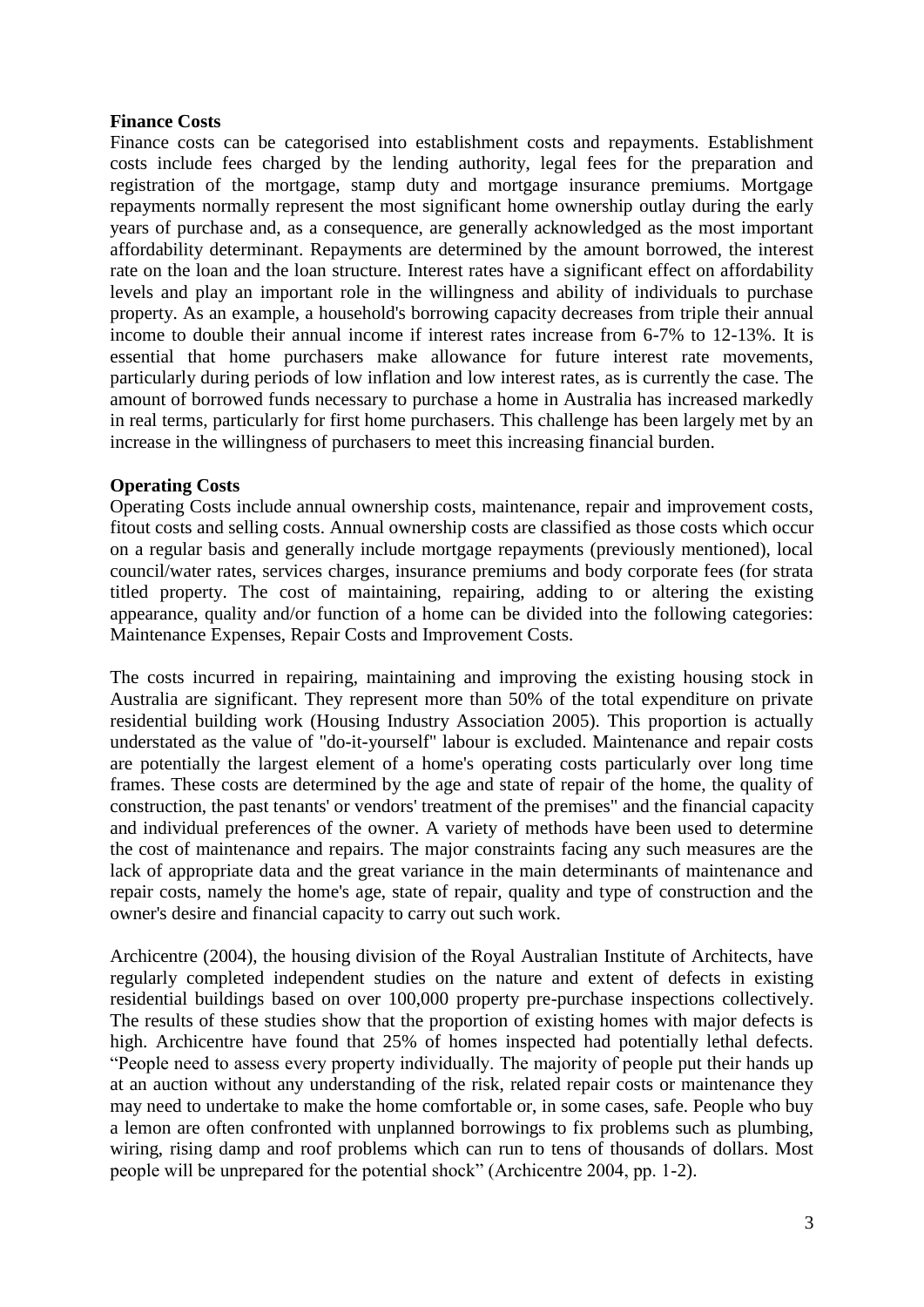### **Improvement Costs**

Renovations, alterations and additions are an operating cost and, in Australia, there has been a marked increase in both the quantity and the value of such work since the 1970s. The Housing Industry Association (2003) found that in 1969-70 alterations and additions accounted for just 20% of total private dwelling building commencements but by 2003 this proportion had risen to over 60%. The cost of such work can only be accurately assessed on an individual basis. This would ideally entail the purchaser making a list of all improvement work planned, particularly in the early years of purchase. This facilitates an estimate of the likely cost of these improvements by the owner or other suitably qualified person. Consideration of statutory building fees, design fees and contingency allowances may be required in addition to the estimated construction cost. Another important factor that needs consideration is that the majority of home improvements are not urgent and can be delayed if the owner does not have the financial capacity to carry out such work in the first year of purchase.

# **MAIN MEASURE OF HOME OWNERSHIP AFFORDABILITY**

In Australia and many countries around the world, home ownership affordability has traditionally been based on the mortgage repayment capacity of a purchaser whereby repayments cannot exceed a specified "benchmark" proportion of a purchaser's gross income. This proportion has traditionally been 25-30% but over the past decade home mortgage providers have significantly increased this benchmark to the point where they will commonly lend amounts that have minimum repayment requirements accounting for 35-50% and even higher of purchaser gross income (Reserve Bank 2005).

This measure remains the most common form of affordability assessment both in Australia and around the world. However, the measure does not necessarily reflect individual circumstances nor does it give the purchaser a true indication of the total costs involved. Fundamental flaws in this method include: i)it constitutes a "broad-brush" measure which does not take proper account of an individual purchaser's circumstances, ii) it relates to a purchaser's gross income and not actual net (after-tax) income, iii) it does not properly assess a purchaser's non-housing expenses and cost commitments, iv) it does not include an assessment of the total costs involved in home purchase and ownership (i.e. pre-purchase costs, finance costs, annual ownership costs and operating costs), v) if based on current mortgage interest rates (which is usually the case) borrowers with variable or short-term fixed interest rate mortgages are at risk of potential increases to these rates (particularly important given the current low interest rate levels), and vi) if based on the combined gross income of couples the risk of potential declines in this income, particularly in the case of starting a family, is not accounted for.

# **HOME OWNERSHIP COST AND AFFORDABILITY MODEL (HOMECOST)**

In order to address these problems with housing affordability assessment and measurement, the author has developed a unique model that measures affordability on the basis of housing life cycle costs. Incorporated in a conceptual software program called HOMECOST, the main objectives of the model have been to:

i) measure the capital, pre-purchase, finance and operating costs of home ownership in relation to the net disposable income (gross income less income tax less non-housing expenses/cost commitments) of individual purchasers and the level of savings that they can invest in the home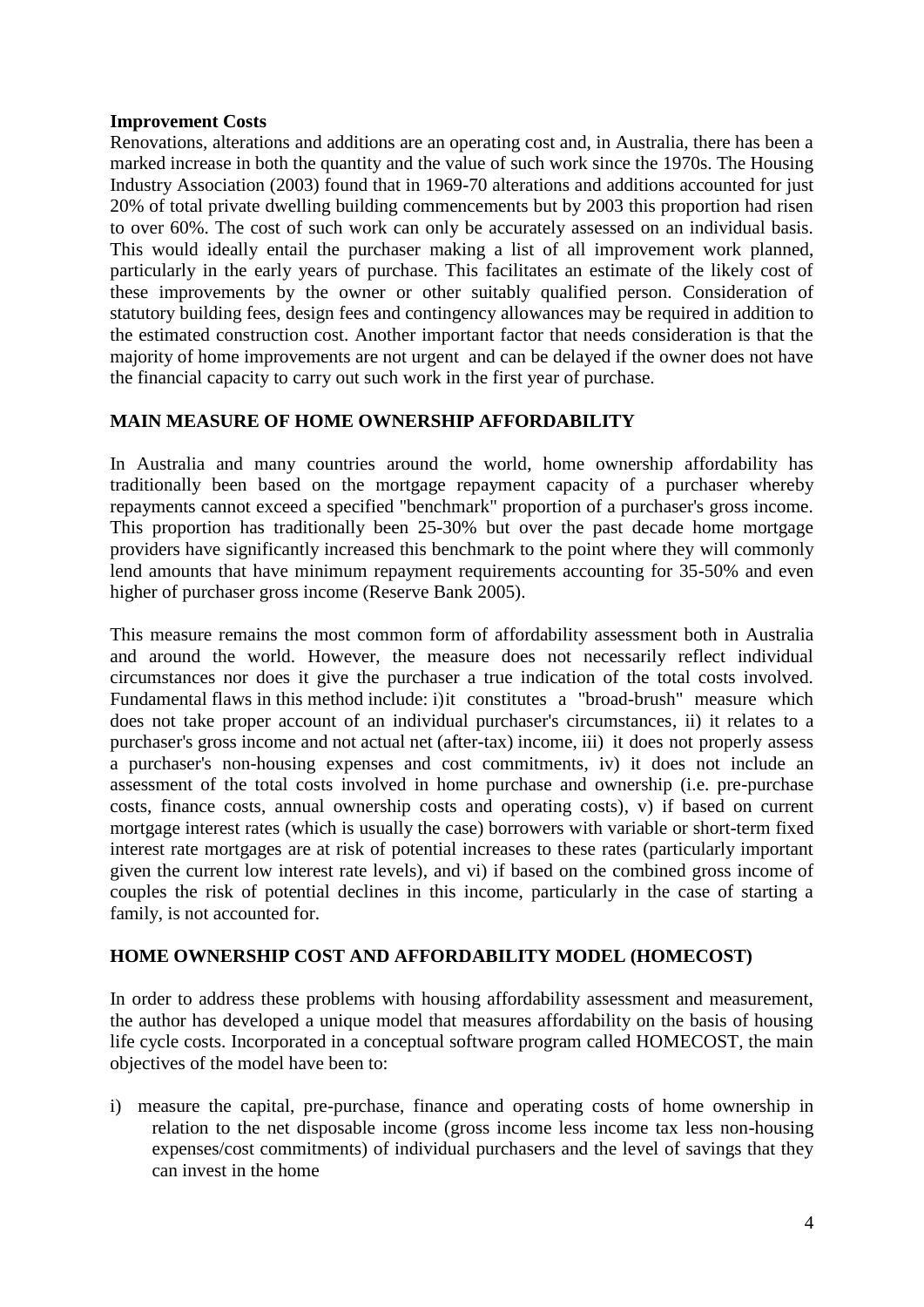- ii) measure the risk of increases in mortgage interest rates and/or declines in purchasers' net income levels and, hence, the potential effect of these risks on affordability levels
- iii) be sufficiently simple for use by home purchasers on an individual basis in assessing the affordability of a purchase

The following sections will describe the basic structure of the model and provide examples of the results that can be achieved.

#### **Methodology And Assumptions**

The model was initially developed within a conceptual framework and then further developed into an interactive software program called HOMECOST. The model comprises two basic components:

- i) A cost model that expresses weekly housing costs as a function of the purchase price of a home and the purchaser's level of savings allocated for the purchase
- ii) An affordability model that:
	- -identifies an individual purchaser's average net weekly income (i.e. "cash in the pocket") left after meeting tax and housing cost commitments by relating the weekly housing costs identified in i) to the purchaser's income
	- enables the purchaser to undertake risk simulation to establish the potential effect of income/interest rate changes on their average net weekly "after tax/housing costs" income
	- enables the purchaser to determine their maximum affordable purchase price by establishing their desired level of "after tax/housing costs" income and relating this to the weekly housing costs identified in i).

This methodology required a number of assumptions to be made due to the large number of potential variables involved. For the purposes of brevity, details of assumptions made and the reasoning behind them are not included in this paper. The scope of the model is restricted to existing detached dwellings and the aforementioned assumptions. However, the model can be readily modified to include strata titled property, new construction and other housing types as well as the particular requirements of financial institutions or government authorities. The costs contained herein are based on a comprehensive collection and analysis of housing cost data that included detailed case studies of over 500 residential properties drawn from locations throughout the Sydney region.

Maintenance and repair costs were based on a detailed analysis of the case study results. The strategy used to obtain this information/data was to collect and analyse pre-purchase property inspections carried out by a professional inspection firm for prospective home purchasers. These inspections are commonly commissioned by home purchasers prior to the purchase of a property to assess the condition of the dwelling and identify any maintenance and defect problems. The property inspection report helps to protect the purchaser's interest in the property. If problems are identified, the purchaser may be able to negotiate a lower selling price, decide not to proceed with the sale or, at the very least, purchase the property but be more informed about potential problems. These reports provide a wealth of information and data on housing maintenance and rectification requirements. Property inspection data was provided by one of the largest property inspection firms in NSW, Tyrrells Property Inspections. A pilot study was initially carried out based on an analysis of 106 property inspection reports and this was expanded to 505 inspection reports for the main study. This included detailed cost estimates for all maintenance and rectification work.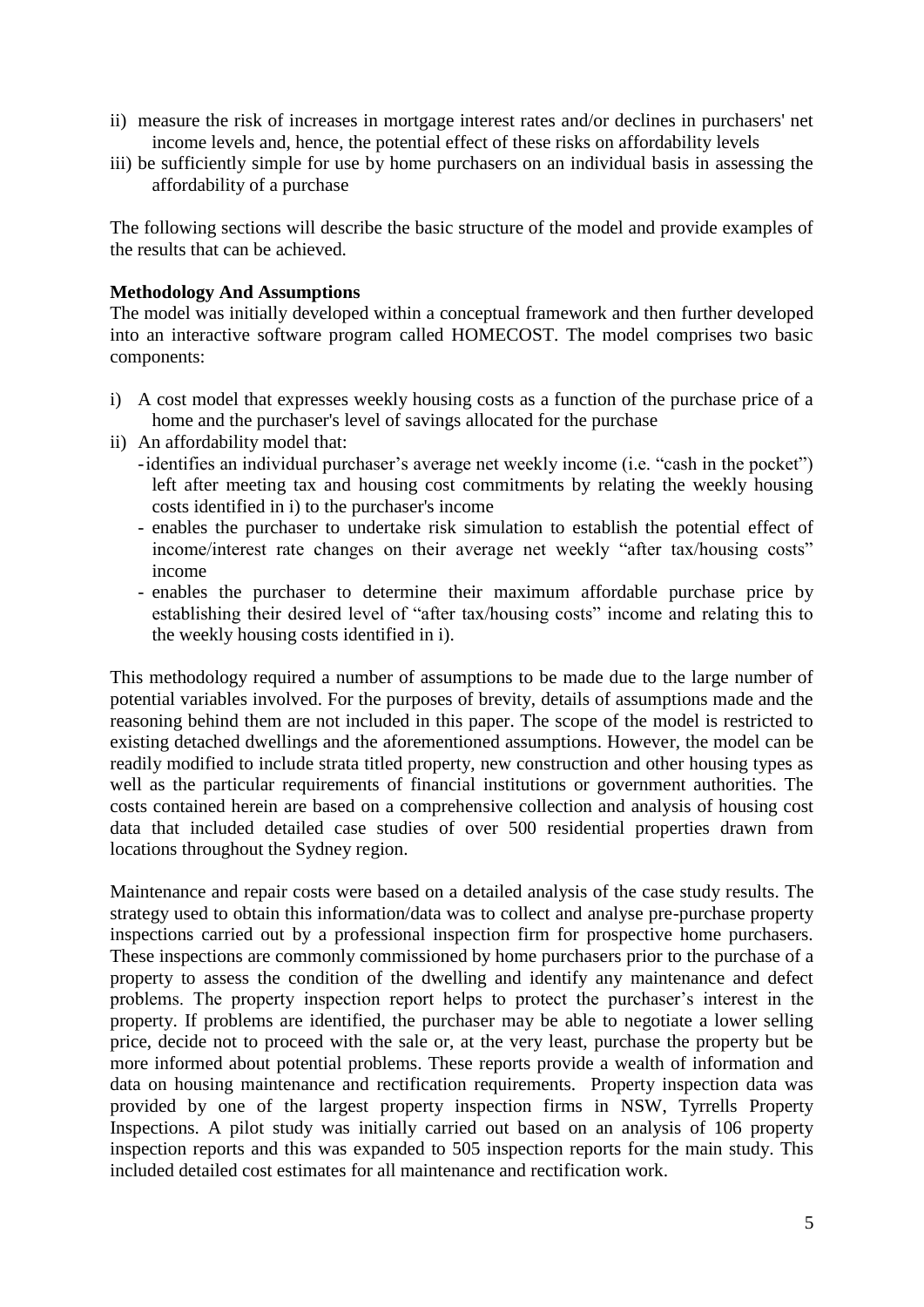#### **Purchaser Expenditure Analysis**

The deficiencies with the benchmark method of measuring housing affordability whereby housing costs, namely mortgage repayments, should not exceed a certain proportion of the purchaser's gross income have been noted. A major requirement of the model was to overcome these deficiencies by relating affordability to a purchaser's net disposable income available for housing costs. Consequently, a Purchaser Expenditure Table was developed to enable purchasers to make an individual assessment of their income in those terms. This information is critical to the proper interpretation and use of the model. Although financial institutions and government housing authorities do include general expenditure tables in their home loan application forms, emphasis is placed on the applicant's other loan/debt commitments whilst other household expenditure is not normally incorporated in the maximum borrowing assessment. The expenditure table developed herein is unique in the sense that it provides for a detailed assessment of the purchaser's total non-housing expenditure and cost commitments with such information forming the basis for the calculation of the purchaser's maximum affordable purchase price.

The purchaser's non-housing expenses and cost commitments are separated into two categories; fixed commitments and variable expenses. These costs are deducted from the purchaser's net (after-tax) income to establish their weekly disposable income available for housing costs. Fixed commitments consist of other loan or debt repayments, insurance, superannuation, motor vehicle registration and insurance and other miscellaneous costs that occur on a regular annual basis and are generally fixed, barring the effects of inflation. Variable expenses consist of items of expenditure that are subject to variance depending on the purchaser's needs, wants, lifestyle and income.

The inclusion of a category for savings recognises that some households may wish to save a certain portion of their income for holidays, future capital expenditure, other or future investments and future potential contingencies. A potential constraint facing the use of the table is that purchasers may not have the knowledge and/or expertise to accurately assess their future expenses. Nevertheless, the table would still provide a budget for the purchaser within which to operate to ensure that their level of disposable income for housing costs is maintained. Furthermore, if the purchaser wishes to increase their purchase price capacity, the table facilitates the identification of areas in which the purchaser may be able to reduce their non-housing expenses and, thus, increase their purchasing capacity.

#### **Home Purchase and Ownership Costs**

The model measures average weekly life cycle home purchase and ownership costs in relation to the purchase price of a property, the condition of the property, the purchaser's level of savings and the purchaser's requirements in terms of fitout and home maintenance, repair and improvement. Savings are used in preference to deposits as the deposit can only be determined after pre-purchase and finance establishment costs have been deducted from the purchaser's level of savings. A potential home purchaser can utilise this model by assessing their total level of savings and relating that sum to the weekly costs likely to be incurred. A major feature of the model is that pre-purchase and finance establishment costs are automatically incorporated as are annual ownership costs. By using the Purchaser Expenditure Table, the purchaser can actually use this cost model to determine their maximum affordable purchase price. This is determined by matching their net disposable income available for housing costs and their level of savings with the nearest weekly housing costs below this level of available income.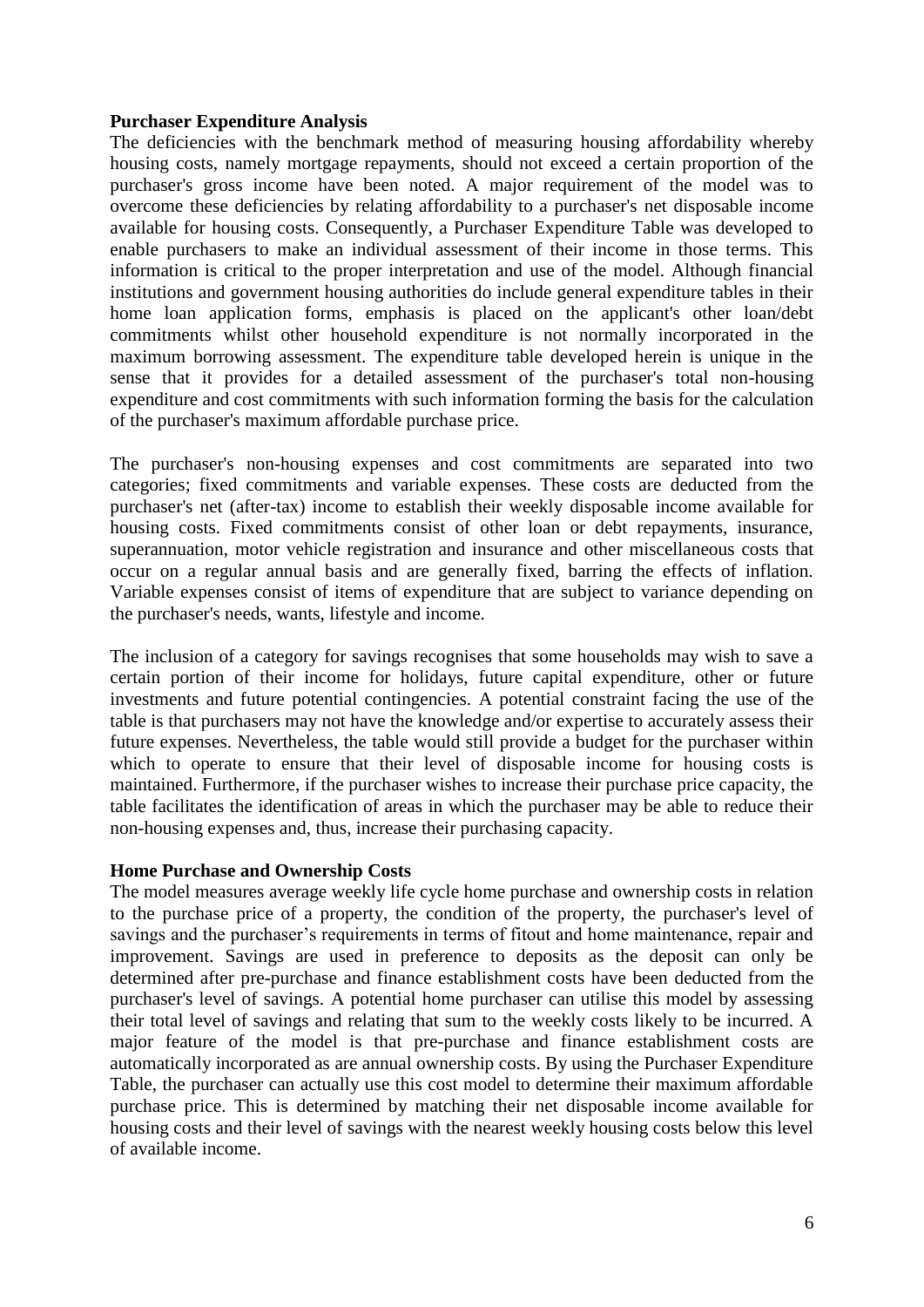To facilitate the risk assessment of the effect of interest rate increases and potential income changes, the model provides for simulation analyses whereby purchasers can examine the effect of changes to income levels and mortgage interest rates. It is important for purchasers to be able to accurately identify the effect of declines in income levels due to loss or change of employment or the loss of all or part of a second income (in the case of couples). Likewise, in the current low inflationary environment, it is imperative that purchasers are aware of the impact of potential interest rate rises.

## **HOMECOST – HYPOTHETICAL EXAMPLE**

The following example outlined in Table 1 provides details of how the model can be used by prospective purchasers of residential property. As identified previously, the affordability model has been developed for purchasers of detached dwellings in the Sydney region and who intend to live in the premises as owner-occupiers. The model is restricted to this scope but the principles and concepts can be adapted for other housing and purchaser types not only in Australia but around the world. Table 1 shows the Summary Section of the Model with the results of a hypothetical analysis. This example uses the details of a hypothetical purchaser to test and evaluate the results produced by the affordability model. The main purchaser details used for the analysis were:

| <b>Purchaser Details:</b>     |                                                                                                                           |
|-------------------------------|---------------------------------------------------------------------------------------------------------------------------|
| Status:                       | Couple (dual income)                                                                                                      |
| <b>Combined Gross Income:</b> | $$130,000$ per annum (Partner 1 - \$90,000, Partner 2 - \$40,000)                                                         |
| <b>Savings for Purchase:</b>  | \$50,000                                                                                                                  |
| <b>Property Details:</b>      |                                                                                                                           |
| <b>Purchase Price:</b>        | \$400,000                                                                                                                 |
| Location:                     | <b>Central Coast</b>                                                                                                      |
| Characteristics:              | 10-20 years old, single storey, 4 bedrooms, brick veneer,<br>concrete slab, aluminium framed windows, concrete roof tiles |
| <b>Mortgage Details:</b>      |                                                                                                                           |
| Mortgage Type:                | Standard Credit Foncier Variable Interest Rate Mortagge                                                                   |
|                               | Interest Rate & Loan Term: 7.00 % per annum @ 25 years                                                                    |

The summary page of the model (Table 1) provides a snap shot for the purchaser to immediately see the bottom line of their intended purchase – the shortfall or surplus in their average disposal income per week after due allowance for all housing costs and non-housing costs and expenses. This shortfall or surplus represents, in effect, the amount of "cash" that the purchaser will have (or won't have) in their hip pocket each week.

In the example, the purchaser has a combined annual gross income of \$130,000 with a savings level of \$50,000 and intends to purchase a property for \$400,000 in the Central Coast region of Sydney. This income and savings level is high compared to average earnings and savings levels whilst the purchase price is slightly above average for the region. Nevertheless, the analysis shows that the purchaser would have a shortfall of \$122 per week (\$6,344 per annum) after allowance for all costs. The savings level of \$50,000 does not represent the deposit level for the purchase. Pre-purchase costs (stamp duty, conveyancing costs, property reports and the like) and finance establishment costs (stamp duty, establishment fees, legal fees, insurance) are up-front expenses required prior to purchase. The full extent of these costs is often not realized by purchasers and need to be deducted from any savings accumulated.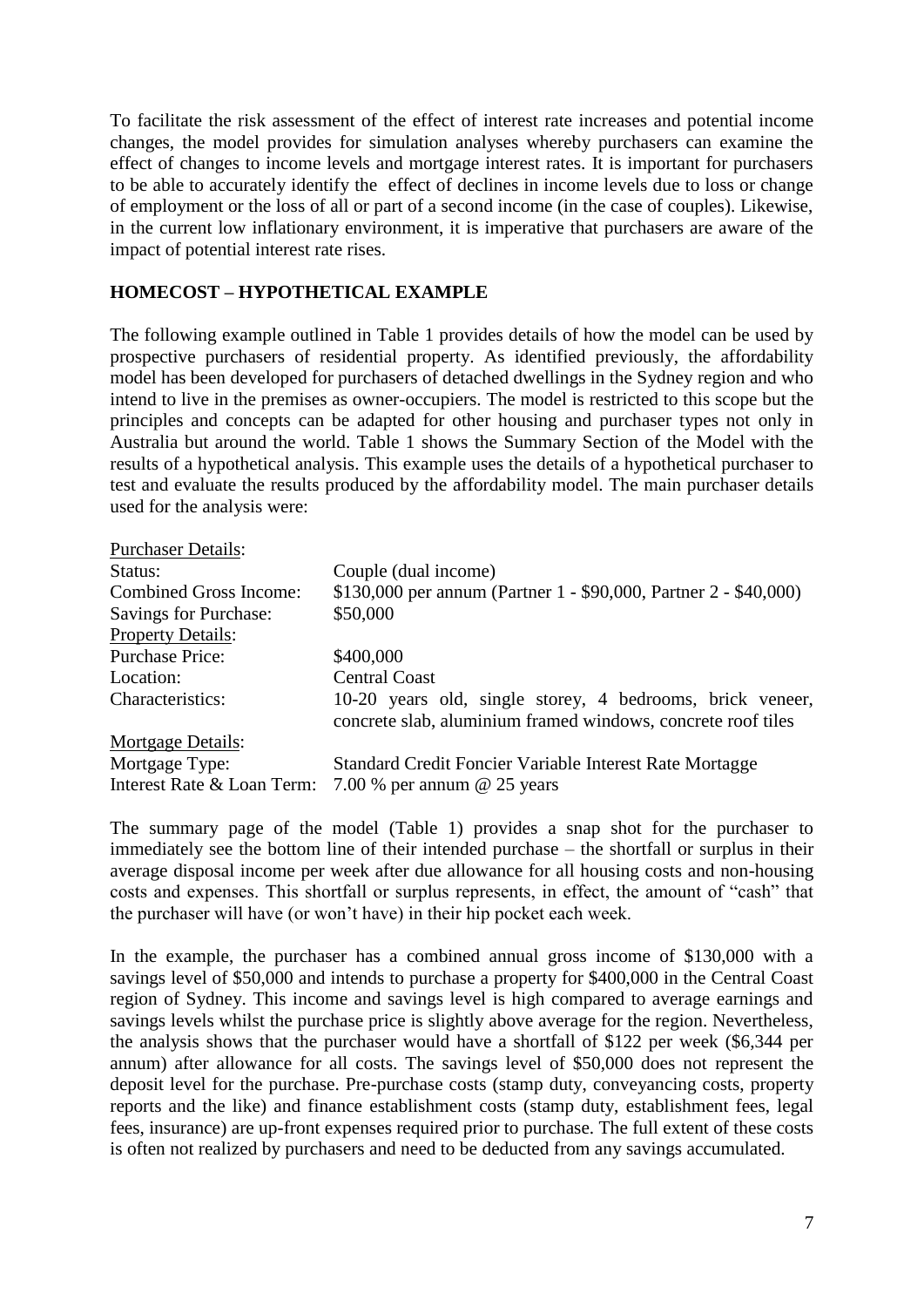| Purchaser<br>Details<br>Summary                                                                 | Finance<br>Costs<br>Pre-Purchas<br>Costs                  | Ownership Maint/Repair<br>Costs<br>Costs | <b>Fitout</b><br>Costs | Renovation<br>Costs              | <b>Detailed</b><br><b>Reports</b><br>Expenditure<br>Non-Housing                                                                                                |                                              |
|-------------------------------------------------------------------------------------------------|-----------------------------------------------------------|------------------------------------------|------------------------|----------------------------------|----------------------------------------------------------------------------------------------------------------------------------------------------------------|----------------------------------------------|
| PURCHASER DETAILS                                                                               |                                                           |                                          |                        | <b>TOAN AMOUNT</b>               |                                                                                                                                                                |                                              |
| Purchaser/s Name Bill & Mary Blogg<br>Savings<br>Period of Analysis (years)                     | 000.0<br>350                                              |                                          |                        | Savings<br>$\dot{m}$             | D. Finance Establishment Costs<br>C. Pre-Purchase Costs<br>A. Purchase Price                                                                                   | \$400.000<br>\$25,210<br>\$50.000<br>\$9.861 |
| Total Net Income (per annum)<br>Total Gross Income (per annum)<br>Total Gross Income (per week) | 2,493<br>,866<br>\$130,000<br>$\mathfrak{B}$<br>168       |                                          |                        | TOTAL HOUSING ONESDOR LATO<br>щi | F. Required Loan Amount (A-E)<br>Deposit on Purchase (B-C-D)                                                                                                   | \$14,929<br>\$385,071                        |
| Total Net Income (per week)<br>Loan Period (years)<br>Interest Rate (%)                         | 7.00<br>25<br>,762<br>5                                   |                                          |                        |                                  | <b>B.</b> Annual Ownership Costs<br>Average Annual Costs<br>A. Finance Costs                                                                                   | \$33,139<br>\$6,250                          |
| PROPERTY DETAILS                                                                                | Utopia NSW 2000<br>Location 23 Castle Street              |                                          |                        | D. Fitout Costs<br>щ             | C. Maintenance & Repair Costs<br>Total<br>E. Renovation Costs                                                                                                  | \$46,156<br>\$1,170<br>\$700<br>\$4.897      |
| No. of Storeys<br>No. of Bedrooms<br>Purchase Price<br>Structure<br>Age (years)                 | \$400,000<br>4<br><b>Brick Veneer</b><br>yrs<br>$10 - 20$ |                                          |                        | $\overline{a}$<br>ق<br>H.        | Housing Costs - % of Gross Income<br>Min. Mortgage Repayments - % of Gross Income<br>Housing Costs - % Net Income<br>Average Cost Per Week (F div by 52 weeks) | \$888<br>50.4%<br>35.6%<br>25.1%             |
| Floor<br>Ceiling/Walls<br>Windows                                                               | Concrete<br>Plasterboard<br>inium<br>Alumi                |                                          |                        | AFFORDABILITY ASSESSMENT         | Total Net Income (per week)<br>less                                                                                                                            | \$1,762                                      |
| Cladding<br>Deck<br>Roof                                                                        | Concrete<br>Tiles<br><b>Brick</b><br>Concrete             |                                          |                        |                                  | Average Housing Costs (per week)<br>SHORTFALL/SURPLUS IN DISPOSABLE INCOME<br>Non-Housing Costs & Expenses (per week)                                          | \$888<br>\$996<br>$-$122$                    |

Table 1 – Homecost Example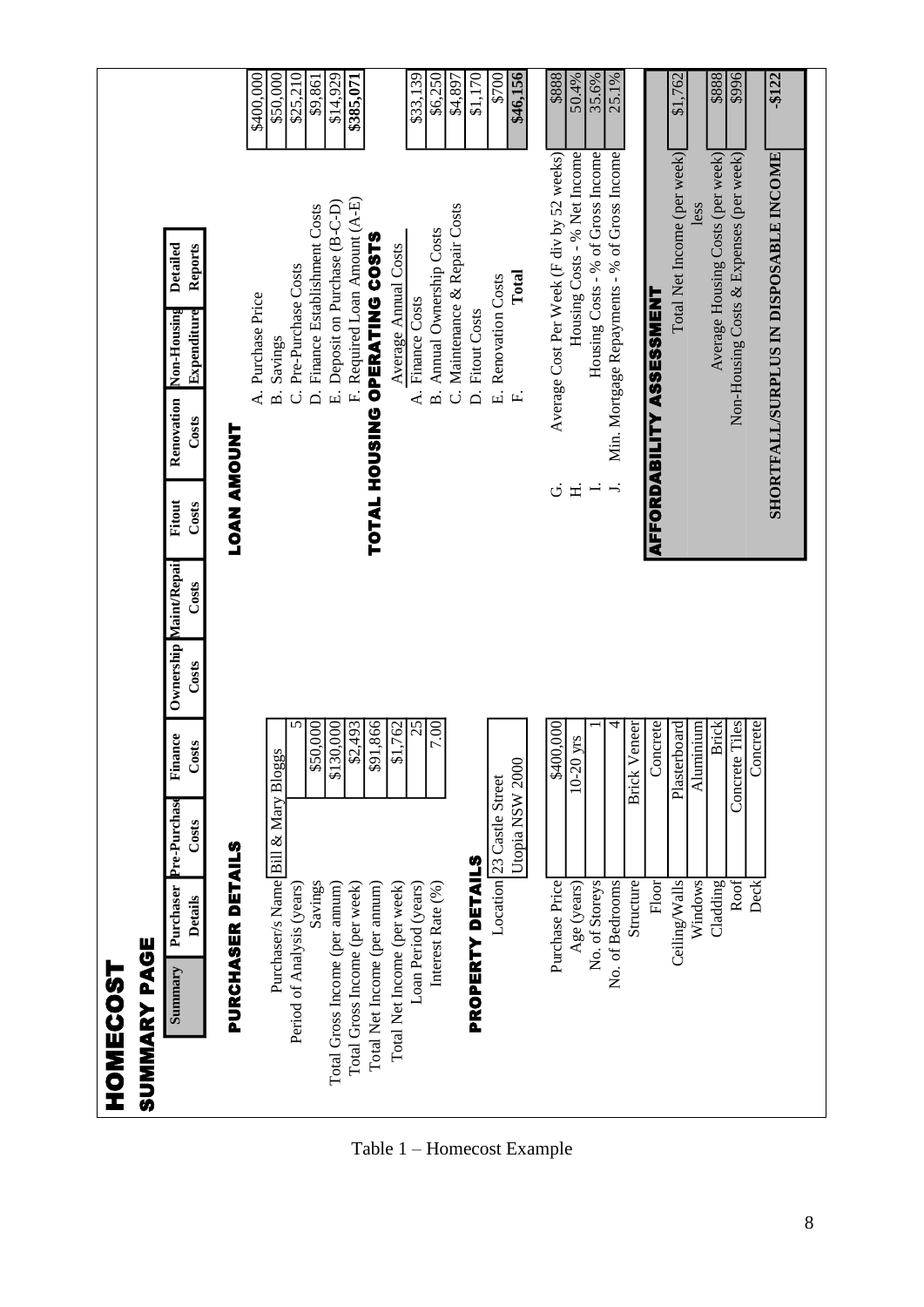In the example, pre-purchase costs are \$25,210 and finance establishment costs are \$9,861. This erodes the savings level from \$50,000 to \$14,929 which represents the actual deposit on the purchase price. With a purchase price of \$400,000, the model calculates the required mortgage sum at \$385,071. This is a large mortgage representing approximately 96% of the purchase price. The model needs to determine whether the borrower could reasonably borrow this amount and therefore calculates the minimum mortgage repayments as a percentage of gross income (Item J). In this example, the minimum repayments represent 25.1% of the purchasers' gross income. As described in the literature review and in the data analysis, a common benchmark used by home lending institutions is that minimum mortgage repayments should not exceed 30% of gross income. Many institutions will, however, now increase this benchmark to 35% and even 50% or more. The purchaser is well within these borrowing limits. On this 30% benchmark basis, the purchaser could actually borrow as much as \$460,000. Finance costs (mortgage repayments and fees) are based on a market interest rate of 7% for a variable interest rate loan. This leaves the purchaser exposed to potential increases to this rate. The model enables the purchaser to simulate the effect of higher interest rates.

The model summarises the total average annual housing operating costs for the property. Finance costs are calculated at \$33,139 and annual ownership costs (rates, telephone/electricity/gas, insurance) at \$6,250. The total costs for maintenance/repair/fitout/renovation over the five year period of analysis are divided by five to approximate annual costs. Maintenance & Repairs cost an average of \$4,897 per annum, Fitout costs \$1,170 and Renovation Costs \$700. Finance costs are clearly the most significant cost. These costs are very high due to the high sum borrowed and the relatively little amount of equity that the purchaser has in the home (4%). Nevertheless, the other costs are significant and have a major impact on affordability (and particularly if purchasers have borrowed close to or at their maximum borrowing capacity).

Maintenance and repair costs were much lower than the average calculated in the database study. This was due to two reasons. Firstly, the property chosen had property characteristics that reduced potential rectification costs. Secondly, and more importantly, the purchaser could analyse the maintenance/repair requirements and then decide if they would undertake the work and whether they could do the work for a lower cost. They could also evaluate the actual property's condition in relation to average database costs for each defect category and determine whether work was required or not. This is greatly assisted if the purchaser has had a building inspection carried out which identifies specific problems and particularly if the inspector is able to give an indication of potential rectification costs. In the example, this is shown as the purchaser makes decisions on each cost category. A conservative approach is taken. The same principle applies with Fitout and Renovation costs. These potential costs can be simulated many times looking at a variety of options.

Total average annual housing costs are then calculated at \$46,156. Whilst minimum mortgage repayments account for 25.1% of gross income it is a different story with Total Housing Costs. They account for 35.6% of gross income and 50.4% of net income. A key argument in this paper is that affordability measures need to relate to actual income (not gross income). This analysis shows that the purchaser is borrowing well within their maximum borrowing limit yet their total housing costs account for over half of their actual income. These costs are then averaged to an amount per week for comparison with income. Total housing costs equate to \$888 per week and the purchaser's total net income per week is \$1,762. This means that the purchaser has \$874 left on average per week to spend on all non-housing costs and expenses.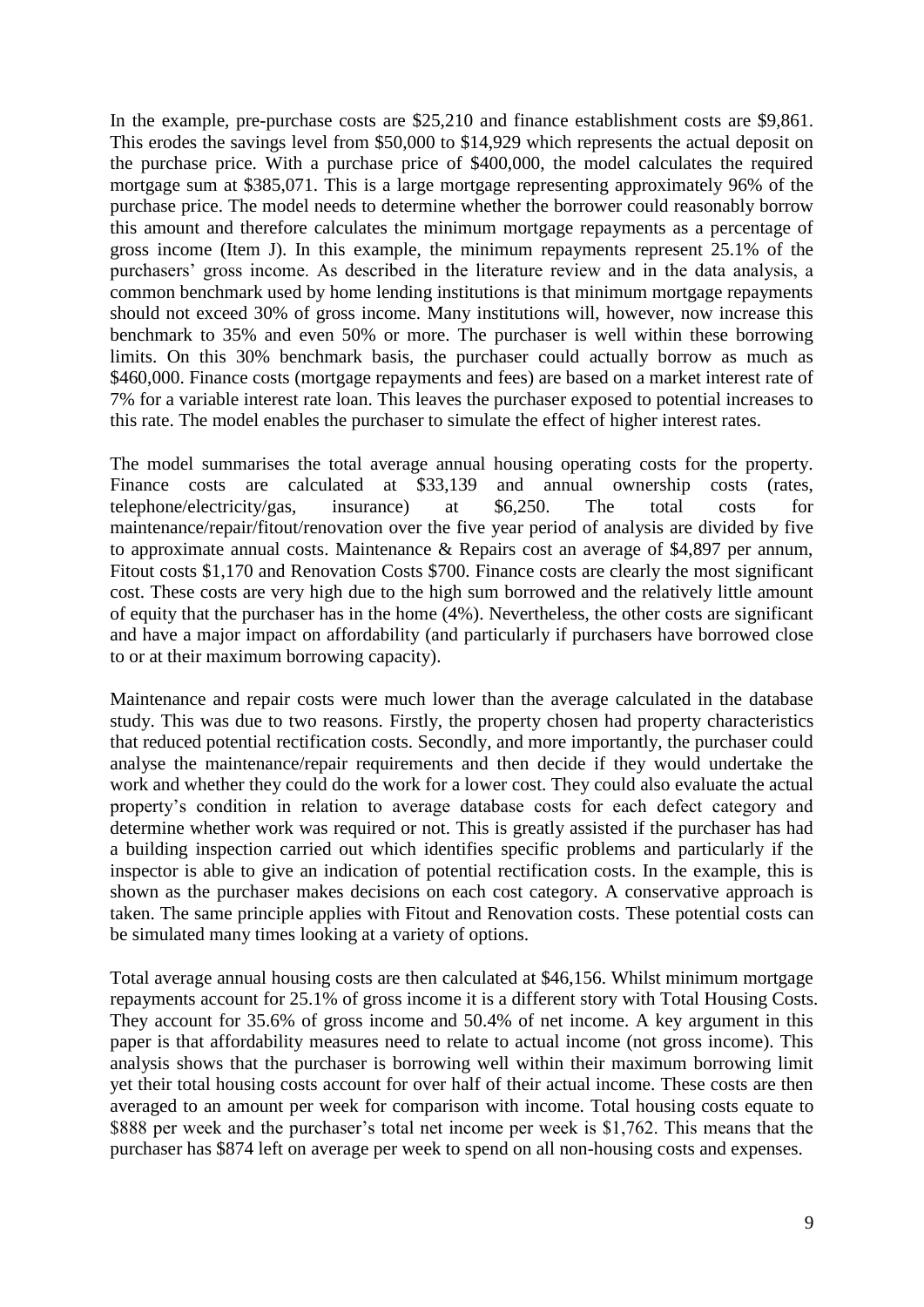The purchaser needs to determine whether this amount is affordable for their individual circumstances. The purchaser can use the Non-Housing Expenditure Table in the model to assist in this calculation. Hypothetical costs were put into this table to represent spending patterns that might be expected of purchasers in this income category. Nevertheless, a conservative approach was taken. This analysis found that the purchaser's non-housing costs and expenses averaged out at \$996 per week. Therefore there is a shortfall of \$122 per week if the purchaser intends to go ahead with the purchase and carry out the works planned and live the lifestyle budgeted for. This assumes that interest rates will not rise and income will not fall – obviously if this occurs the situation worsens.

The purchaser has many options that they can simulate to make the purchase more affordable. They may reduce their non-housing expenditure, forgo fitout items and renovation work, reduce planned maintenance/repair work and reduce their services costs. The main result is that the owner is much more informed about what the potential costs might be and how affordable that might be for their individual circumstances. It also provides a budgetary framework where the purchaser can establish a sinking fund for future costs and also to keep tabs on current expenditure, both housing and non-housing. It can also assist purchasers identify potential additional borrowing requirements. In the above example, \$874 per week for non-housing expenses might be considered very affordable for many purchasers. Some purchasers may find \$500 per week or even less affordable. For others, \$874 may be not enough for their particular lifestyle and household size.

The model will also help purchasers identify the substantial proportion of income that a house can consume and make decisions on what concessions they are willing and able to make to their lifestyle to meet their housing needs. In other words, some may choose a lower priced property and maintain their lifestyle levels whilst others may purchase a higher priced home and modify their non-housing expenditure and lifestyle. The model enables purchasers to be much more informed when making these kinds of decisions.

# **CONCLUSION**

The Homecost Model is innovative in the sense that it provides a means of assessing the affordability of a purchase on an individual basis by relating the capital, pre-purchase, finance and ownership costs of home ownership to an individual purchaser's actual income available to meet these costs. Other unique attributes of the model are that it: i) provides an independent and objective estimate of home purchase and ownership costs and affordability, ii) measures the pre-purchase, finance and ownership cost of home ownership as well as the purchase price, iii) facilitates the assessment of a purchaser's non-housing expenses and cost commitments to determine the purchaser's actual income available to cover their housing costs, iv) provides a budgetary framework for both housing and non-housing expenses and cost commitments within which the purchaser can operate, v) establishes a benchmark minimum acceptable level of actual income remaining after housing costs, and vi) facilitates the risk assessment of future mortgage interest rate increases and/or future declines in a purchaser's net income.

Whilst the model is based on the Australian property and financial scene, the principles and structure of the model are valid for use globally. The variables need to be adjusted to suit local requirements and situations. Ultimately, the emphasis of the model is placed on identifying the actual amount of money that the individual purchaser will have "left in the hand" each week after meeting their housing cost commitments. It is around this figure that the true assessment of home ownership affordability lies.